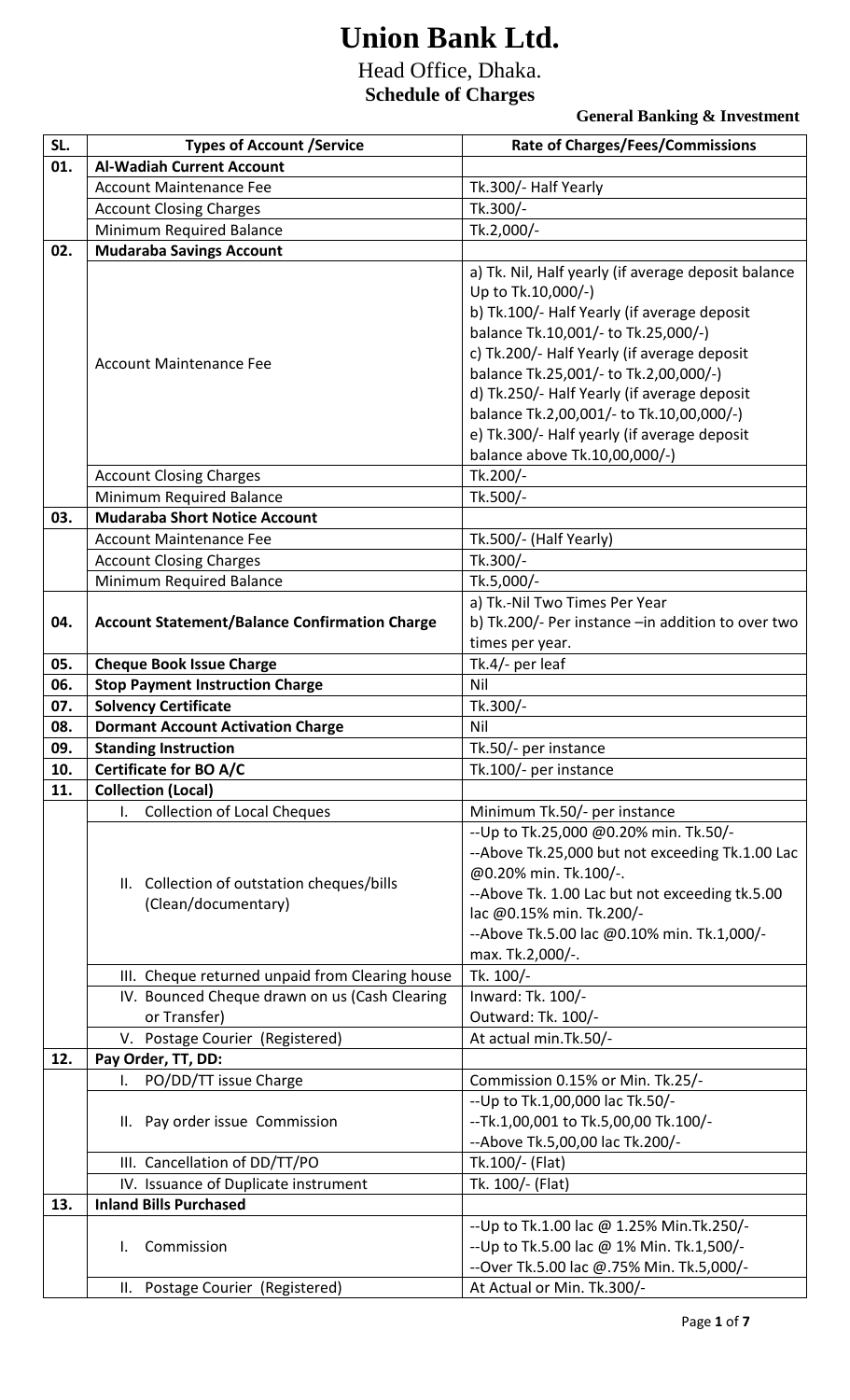| SL. | <b>Types of Account /Service</b>                   | <b>Rate of Charges/Fees/Commissions</b>         |
|-----|----------------------------------------------------|-------------------------------------------------|
| 14. | <b>Godown Charge</b>                               |                                                 |
|     |                                                    |                                                 |
|     | a. Clients Godown under Bank's custody             |                                                 |
|     | $\mathsf{L}$<br>Rent                               | On Clients A/C                                  |
|     | Ш.<br>Insurance                                    | On Clients A/C                                  |
|     | III. Salary & Allowances of Godown staff           | On Clients A/C                                  |
|     | IV. Maintenance of Godown                          | On Clients A/C                                  |
|     | b. Bank's rented Godown                            | On Clients A/C                                  |
|     | Rent<br>L.                                         | Actual rate for floor space occupied plus       |
|     |                                                    | proportionate maintenance cost                  |
|     | Ш.<br>Insurance                                    | To be realized from the clients proportionately |
|     | III. Salary & Allowances of Godown staff           | $-Do-$                                          |
| 15. | Locker (Rent Annually):                            |                                                 |
|     | Small<br>$\mathbf{L}$                              | Tk.2,000/-                                      |
|     | II. Medium                                         | Tk.2,500/-                                      |
|     | III. Big                                           | Tk.3,000/-                                      |
|     | IV. Security money for key of each locker          | Fixed Tk.2,000/- (Refundable)                   |
| 16. | Transfer of A/C from one branch to another         | Tk.100/-                                        |
| 17. | <b>Fees/Charges for Investment</b>                 |                                                 |
|     | I. Application form                                | Tk. 200/-                                       |
|     |                                                    |                                                 |
|     | II. Documentation fee                              | <b>At Actual</b>                                |
|     | III. Legal Opinion                                 | At Actual                                       |
|     | IV. Valuation                                      | At Actual                                       |
|     | V. Processing fee                                  | 1% on Inv. amount but not exceeding Tk.5 Lac    |
|     | VI. For creation of new deal                       | Tk.100/- Each Case                              |
| 18. | <b>ATM Banking Charge</b>                          |                                                 |
|     | I. ATM Card Issue Charge                           | Tk.250/-                                        |
|     | II. Annual Service Charge                          | Tk.400/-                                        |
|     | III. ATM Card Re-issue Charge                      | Tk.300/-                                        |
|     | IV. ATM Card Re-Issue Pin Charge                   | Tk.100/-                                        |
| 19. | <b>Online Banking (Charges)</b>                    |                                                 |
|     | a. Intra Division/District/City (Under the same)   |                                                 |
|     |                                                    | <b>Within District</b>                          |
|     |                                                    | Up to 5 Lac------------------Free               |
|     | Cash Deposit<br>i.                                 | Above 5 Lac to 10 Lac----Tk.50/-                |
|     |                                                    | Above 10 Lac---------------Tk.100/-             |
|     |                                                    | <b>Within District</b>                          |
|     | ii.<br>Cash Withdrawal                             | Up to 5 Lac-----Free                            |
|     |                                                    | Above 5 Lac----Tk.100/-                         |
|     | b. Inter Division/District/City (Under the same)   |                                                 |
|     |                                                    | <b>Between City</b>                             |
|     |                                                    | Tk.0.00 to 1,00,000--------Free                 |
|     | Cash Deposit<br>i.                                 | Tk.1,00,001 to 5,00,000--Tk.100/-               |
|     |                                                    | Tk.5,00,001-10,00,000----Tk.200/-               |
|     |                                                    | Tk.10,00,001 and above--Tk.300/-                |
|     |                                                    | <b>Between City</b>                             |
|     |                                                    | Tk.0.00 to 1,00,000--------Free                 |
|     | ii.<br>Cash Withdrawal                             | Tk.1,00,001 to 5,00,000--Tk.100/-               |
|     |                                                    | Tk.5,00,001-10,00,000----Tk.200/-               |
|     |                                                    | Tk.10,00,001 and above--Tk.300/-                |
| 20. | <b>BEFTN (Outgoing)</b>                            | Up to Tk. 10,000---- Tk.20+ EFT Charge Tk.10/-  |
|     |                                                    | Above Tk.10,000----Tk.20+Tk.1.00 for next per   |
|     |                                                    | thousand or part there of + EFT Charge Tk.10/-  |
| 21. | <b>RTGS (Outgoing)</b>                             | Below Tk.5 lac Tk.50/- & Above Tk.5 lac Tk.86/- |
| 22. |                                                    | Tk.50/- Half Yearly                             |
|     | <b>SMS Banking</b>                                 |                                                 |
| 23. | e-GP service Charges                               |                                                 |
|     | a. Tender Registration Fee                         | At Actual                                       |
|     | b. Renewal Of Reg. Fee                             | <b>At Actual</b>                                |
|     | <b>Tender Document Purchase Fee</b><br>$C_{\star}$ | At Actual                                       |
|     | d. Tender Security Fee                             | At Actual                                       |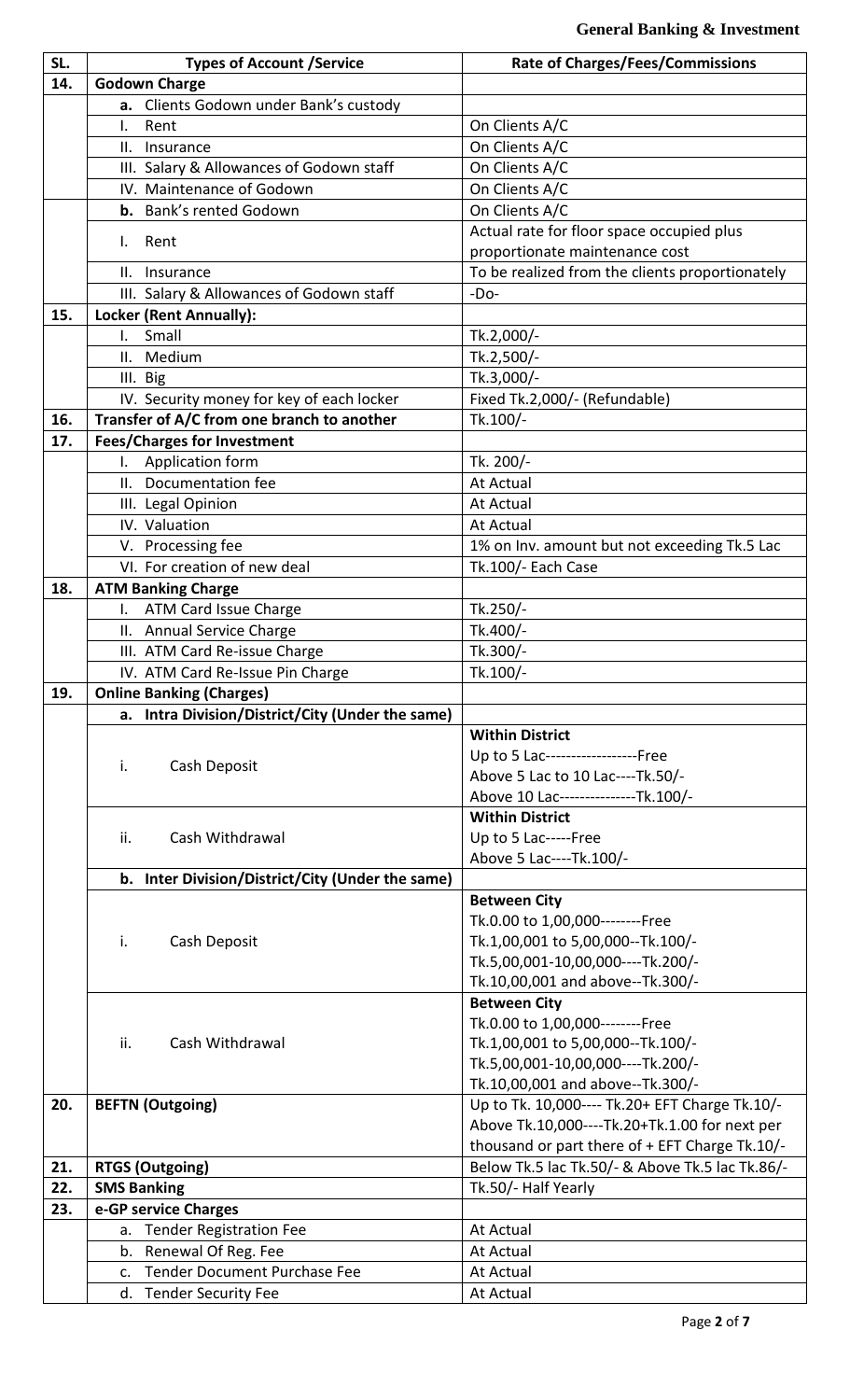| SL.              | <b>Types of Account/Service</b>                                                               | <b>Rate of Charges/Fees/Commissions</b>                                                                                              |
|------------------|-----------------------------------------------------------------------------------------------|--------------------------------------------------------------------------------------------------------------------------------------|
| $\overline{1}$ . | <b>L/C</b> opening Commission                                                                 |                                                                                                                                      |
|                  | Cash At Sight (Foreign)<br>a)                                                                 | $0.40\%$ for each quarter or Min. Tk.1,000/-                                                                                         |
|                  | Cash At Sight (Local)<br>b)                                                                   | $0.40\%$ each quarter or Min. Tk.1,000/-                                                                                             |
|                  | Deferred/Usance (Foreign)<br>$\mathbf{c}$ )                                                   | 0.50% for each quarter or Min. Tk.1,000/-                                                                                            |
|                  | d) Deferred/Usance (Local)                                                                    | 0.50% for each quarter or Min. Tk.1,000/-                                                                                            |
|                  | e) Under Loan/Aid/Barter/STA                                                                  | 0.60% for $1st$ quarter and 0.30% for each                                                                                           |
|                  |                                                                                               | subsequent quarter or Min.Tk.500/-                                                                                                   |
|                  | $L/C$ Opening Processing Fee (for case to case $L/C$ )<br>f                                   | Tk.500/-                                                                                                                             |
|                  | g) L/C Advising                                                                               | Tk.750/- Flat                                                                                                                        |
| 2.               | $\overline{L/C}$ opening Commission When 100 % cash security                                  |                                                                                                                                      |
|                  | (Including MTDR)                                                                              |                                                                                                                                      |
|                  | Cash At Sight (Foreign)<br>i.                                                                 | 0.25% for each quarter or Min. Tk.1000/-                                                                                             |
|                  | ii.<br>Cash At Sight (Local)                                                                  | 0.25% for each quarter or Min. Tk.1000/-                                                                                             |
|                  | iii.<br>Deferred/Usance (Foreign)                                                             | 0.25% for each quarter or Min. Tk.1000/-                                                                                             |
|                  | Deferred/Usance (Local)<br>iv.                                                                | 0.25% for each quarter or Min. Tk.1000/-                                                                                             |
| 3.               | <b>Back to Back L/C Opening Commission (Foreign)</b>                                          | 0.40% for each quarter or Min. Tk.1000/-                                                                                             |
| 4.               | <b>Back to Back L/C Opening Commission (Inland/EPZ)</b>                                       | 0.40% for each quarter or Min. Tk.1000/-                                                                                             |
| 5.               | <b>L/C Transmission (SWIFT)</b>                                                               | At Actual or Min. Tk.3,000/- (Foreign) $&$                                                                                           |
|                  |                                                                                               | Tk.1,500/- (Local)                                                                                                                   |
| 6.               | FCC (Foreign Correspondent Charge) for all types of<br>Foreign L/Cs including Foreign BB L/C. |                                                                                                                                      |
|                  | If Charges as on Beneficiary's A/C<br>i.                                                      | At Actual                                                                                                                            |
|                  | ii.<br>If charges as on Applicant's A/C                                                       | At Actual                                                                                                                            |
| 7.               | Cost of stationary in L/C opening (LCAF, IMP Form                                             | Tk.1,000/- plus cost of adhesive stamp                                                                                               |
|                  | and others                                                                                    |                                                                                                                                      |
| 8.               | <b>Amendments of L/Cs</b>                                                                     |                                                                                                                                      |
|                  | For Value increase/Time extension against L/Cs<br>i.                                          | Tk.750/- plus commission as per L/C<br>Opening rate for increased value along<br>with SWIFT charge at actual or Min.<br>$Tk.1,500/-$ |
| 9.               | <b>Cancellation of L/C (Foreign)</b>                                                          |                                                                                                                                      |
|                  | i.<br><b>Commission/Service Charge</b>                                                        | Nil                                                                                                                                  |
|                  | ii.<br>SWIFT/Air mail Charges                                                                 | At Actual or Min. Tk.1,000/-                                                                                                         |
|                  | iii.<br>Foreign bank Charges                                                                  | At Actual                                                                                                                            |
| 10.              | <b>Cancellation of L/C (Local)</b>                                                            |                                                                                                                                      |
| 11.              | <b>Acceptance Commission under deferred payment</b>                                           | 0.40% for each quarter or Min. Tk.1,000/-                                                                                            |
|                  | (Local)                                                                                       |                                                                                                                                      |
| 12.              | <b>Acceptance Commission under deferred payment</b><br>(Foreign)                              | 0.40% for each quarter or Min. Tk.1,000/-                                                                                            |
| 13.              | <b>SWIFT charges for issuance of acceptance</b>                                               | Tk.1,000/-                                                                                                                           |
| 14.              | Endorsement charge for clearance of goods against                                             |                                                                                                                                      |
|                  | deposit of full value of documents                                                            |                                                                                                                                      |
| 15.              | <b>Third Bank confirmation</b>                                                                |                                                                                                                                      |
|                  | a) For sight LC on opener's A/C                                                               | Foreign bank charges at actual plus 0.20%<br>Min. Tk.1,000/-                                                                         |
|                  | b) For sight L/Cs on beneficiary A/C                                                          | Foreign bank charges at actual plus 0.20%<br>Min. Tk.1,000/-                                                                         |
|                  | c) For DP L/Cs including BB LC up to $180$ days of<br>opener's A/C                            | Foreign bank charges at actual plus 0.20%<br>Min. Tk.1,000/-                                                                         |
|                  | d) LCs over 180 days deferred on opener's A/C                                                 | Foreign bank charges at actual plus 0.20%<br>Min. Tk.1,000/-                                                                         |
|                  | e) For DP L/Cs including BB LC up to 180 days on<br>beneficiary's A/C                         | Foreign bank charges at actual plus 0.20%<br>Min. Tk.1,000/-                                                                         |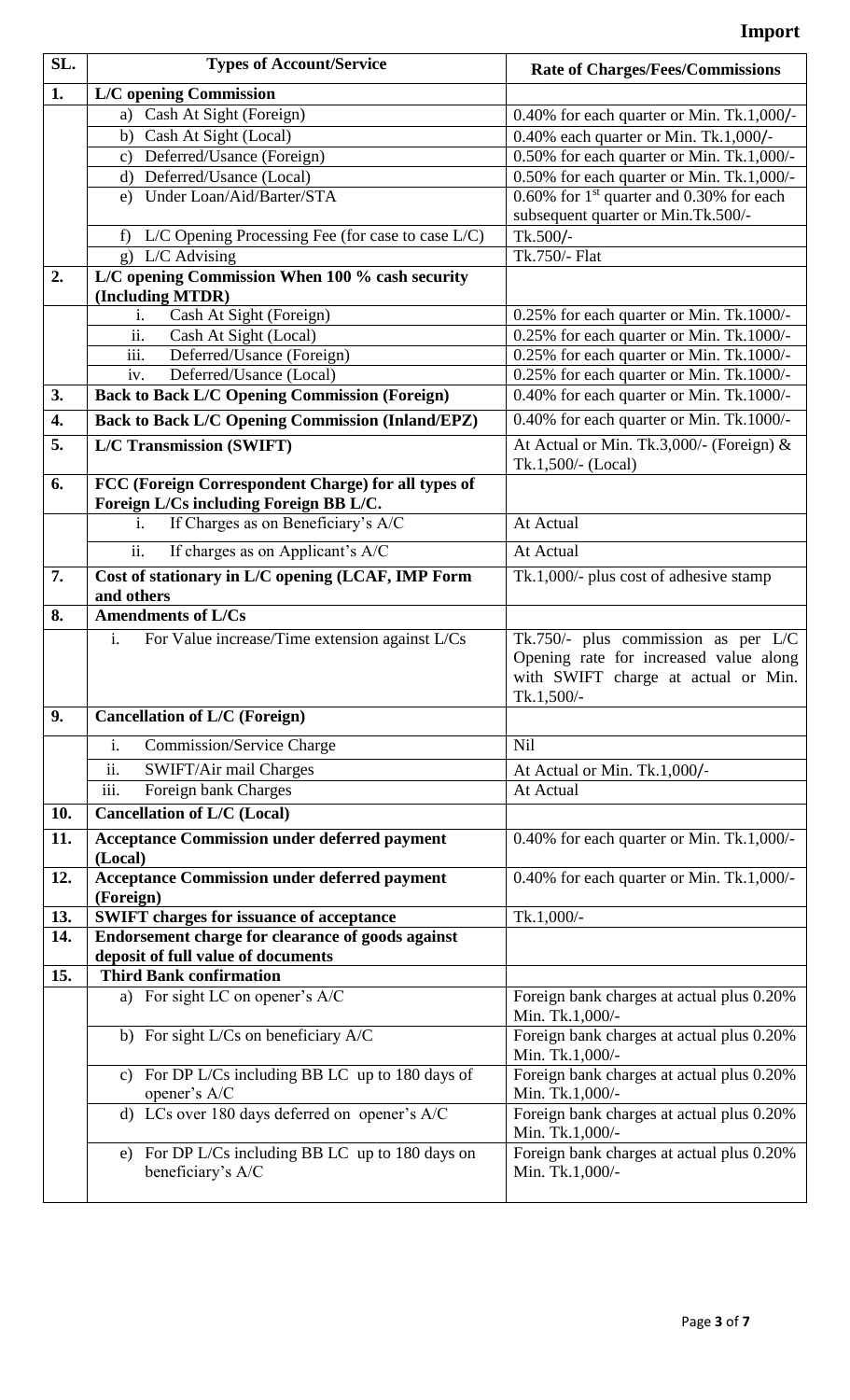| SL.        | <b>Types of Account/Service</b>                                                                            | <b>Rate of Charges/Fees/Commissions</b>                                               |
|------------|------------------------------------------------------------------------------------------------------------|---------------------------------------------------------------------------------------|
| 16.        | <b>Payment of Documents Charges for handling</b>                                                           |                                                                                       |
|            | discrepant import documents (Local and Foreign)                                                            |                                                                                       |
|            | For documents value up to USD 10,000<br>a)                                                                 | <b>USD 50/-</b>                                                                       |
|            | For documents value USD 10,000 to USD 1,00,000<br>b)                                                       | <b>USD 100/-</b>                                                                      |
|            | For documents value above USD 1,00,000<br>$\mathbf{c}$ )                                                   | <b>USD 200/-</b>                                                                      |
| 17.        | <b>Overseas Banks</b>                                                                                      |                                                                                       |
|            | Reimbursement/Negotiation charge (if charge are on                                                         | Foreign Bank Charges at $actual + charges$                                            |
|            | Application's A/C)                                                                                         | \$20/                                                                                 |
| 18.        | <b>Settlement of L/C payment through Payment</b>                                                           | Tk.1,000/- per instance                                                               |
|            | <b>Instruction/Reimbursement Authority/Payment</b>                                                         |                                                                                       |
|            | <b>Intimation</b>                                                                                          |                                                                                       |
| 19.        | <b>Charges for Inward Documentary Collection without</b>                                                   | 0.25% or Min. Tk.1,500/- plus SWIFT                                                   |
|            | LC (Applicable for DP/Import against LCAF)                                                                 | charge at actual or Min.Tk.3,000/- for<br>intimation of maturity etc. plus stationary |
|            |                                                                                                            | charges.                                                                              |
| 20.        | Payment charges against inward collection documents                                                        |                                                                                       |
|            | without $L/C$ )                                                                                            |                                                                                       |
|            | a) For documents value up to USD 5,000/-                                                                   | USD 15/-to be realized from Bill Value                                                |
|            | b) For documents value above USD5,000/-                                                                    | USD 30/- to be realized from Bill value                                               |
| 21.        | Charges on issuance of shipping indemnity/guarantee                                                        | Tk.1,500/- per instance                                                               |
|            | for release of consignment against our LCs                                                                 |                                                                                       |
| 22.        | <b>Charges on Certification of documents of import bills</b>                                               | Tk.1,500/-                                                                            |
|            | and related documents for the purpose of customs                                                           |                                                                                       |
|            | assessment                                                                                                 |                                                                                       |
| 23.        | <b>Document Retirement Charge On Post Import facility</b><br><b>Issuance of Back to Back L/Certificate</b> | 0.15% on Bill value or Min. Tk.750/-                                                  |
| 24.<br>25. |                                                                                                            | Tk.500/- per instance<br>At actual cost plus Tk.1,000/-                               |
| 26.        | <b>Collection of Supplier's credit report</b><br>IRC renewal fee (for both importer and Indenter)          | Tk.1000+ Govt. Fees                                                                   |
| 27.        | <b>Issuance of Import Performance Certificate/any</b>                                                      | Tk.1000/- per instance                                                                |
|            | certificate                                                                                                |                                                                                       |
| 28.        | Handing charge of import document (on beneficiary's                                                        | Up to USD 20,000--USD 30/-                                                            |
|            | A/C related to import)                                                                                     | USD 20,001 to USD 50,000--USD 50/-                                                    |
|            |                                                                                                            | Above USD 50000--USD 80/-                                                             |
| 29.        | All other charges not mentioned above in connection                                                        | At actual or Min. Tk.1,000/-                                                          |
|            | with Import                                                                                                |                                                                                       |
| 30.        | <b>Lost Claim for LCAF/LCS/Negotiable</b>                                                                  | Service Charge Tk.1,000/-                                                             |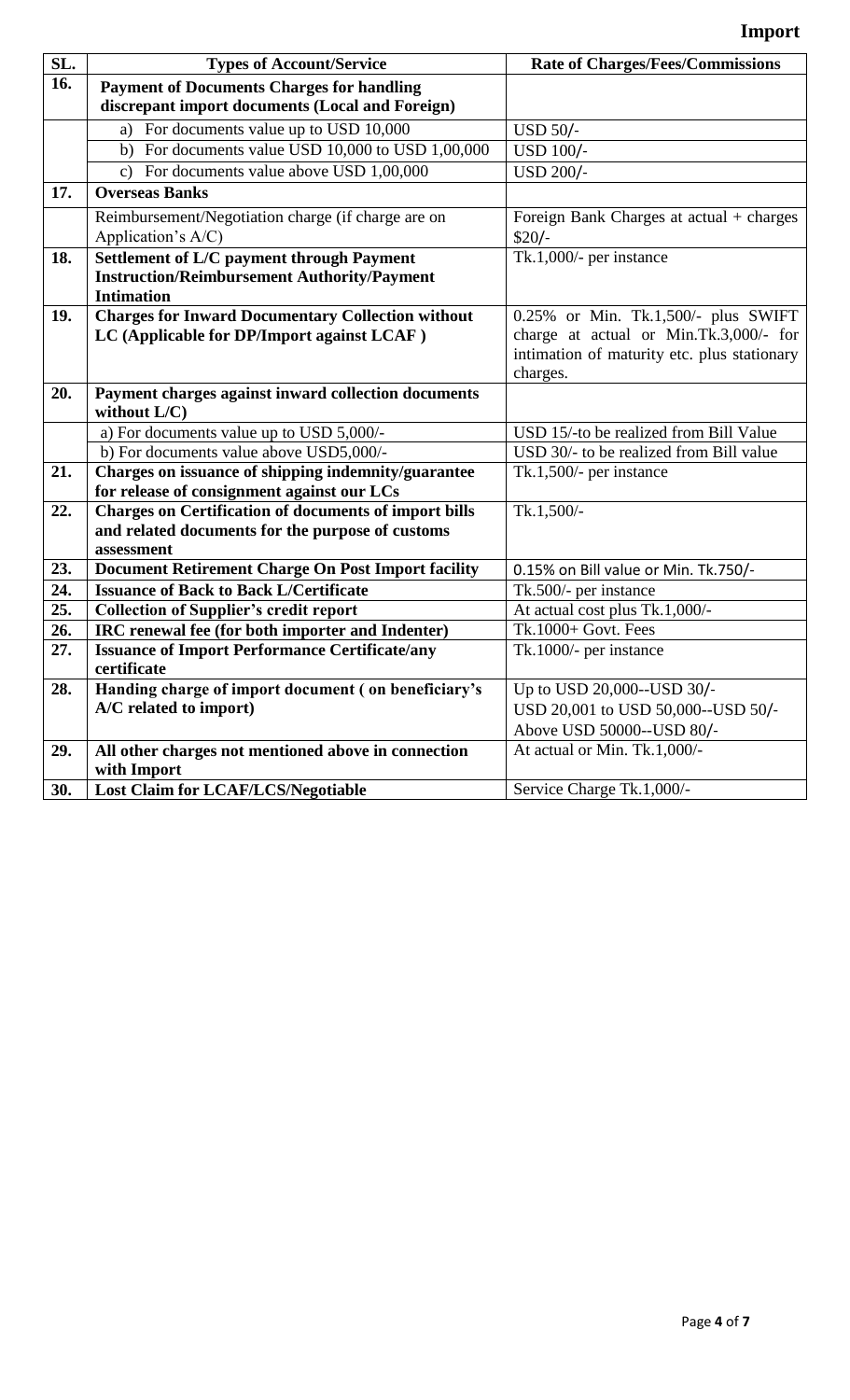| SL.               | <b>Types of Account /Service</b>                                | <b>Rate of Charges / Fees/ Commissions</b> |
|-------------------|-----------------------------------------------------------------|--------------------------------------------|
| $\overline{1}$ .  | <b>Advising of L/Cs</b>                                         |                                            |
|                   | a) Local/Foreign                                                | Tk.750/- Flat                              |
|                   | b) Re-advising/2nd advising                                     | Tk.750/- Flat                              |
|                   | Advising of Pre-Advice LC                                       | Tk.750/- Flat                              |
|                   | $\mathbf{c})$<br>$\overline{d}$<br><b>Short Form/Pre-advice</b> | Tk.750/- Flat                              |
|                   |                                                                 |                                            |
|                   | Subsequent L/C Amendment Advising Charge<br>e)                  | Tk.750/- Flat                              |
| 2.                | <b>Advising of Inland Export L/C</b>                            |                                            |
|                   | Client/Non-Client                                               | Tk.750/-                                   |
| 3.                | <b>Advising of L/Cs Amendments (Local/Foreign)</b>              | Tk.750/- per Amendment                     |
| 4.                | <b>Advising of Amendment of Inland L/C</b>                      | $Tk.750/-$                                 |
| 5.                | <b>Transfer of L/C</b>                                          |                                            |
|                   | Local/Foreign<br>a)                                             | Tk.750/- for each transfer/authentication  |
|                   | b) Subsequent Transfer                                          | Tk.750/- for each transfer/authentication  |
|                   | c) Cancellation of Transfer of $L/C$                            | Tk.750/- for each transfer/authentication  |
|                   | d) Cancellation of Transfer of Export LC Amendment              | Tk.750/- for each transfer/authentication  |
| 6.                | <b>Adding confirmation to Foreign Bank L/C</b>                  | Commission @0.20% per Quarter              |
| 7.                | <b>Foreign Documentary Collection/ Negotiation Under</b>        | Commission @ 0.15% or Min. Tk.500/-        |
|                   | export LC/Contract                                              |                                            |
| 8.                | <b>Cancellation of lien of Export L/C</b>                       |                                            |
|                   | i. Cancellation Charges                                         | Tk.500/-                                   |
|                   | ii.<br><b>SWIFT</b> charges                                     | At Actual or Min. Tk.1,000/-               |
| $\overline{9}$ .  | <b>Charges for encashment of TT against Export (For</b>         | Tk.500/- per case                          |
|                   | <b>Advance payment Receipt)</b>                                 |                                            |
| $\overline{10}$ . | <b>Obtaining negotiation authority from Foreign Bank for</b>    |                                            |
|                   | discrepant Bills                                                |                                            |
|                   | Charge for negotiation authority<br>L.                          | Tk.1,000/- per authentication              |
|                   |                                                                 | At Actual                                  |
|                   | Foreign Bank Charges<br>II.                                     |                                            |
|                   | Swift<br>$\overline{\text{III.}}$                               | At Actual or Min. Tk.1,000/-               |
| $\overline{11}$ . | <b>Documentary Collection under export LC/Contract</b>          |                                            |
|                   | (FBC)                                                           |                                            |
|                   | a) Where exchange earned through buying and selling on          | Nil                                        |
|                   | realization                                                     |                                            |
|                   | b) Where no exchange earned on realization                      |                                            |
|                   | Commission<br>$\mathbf{i}$                                      | Commission @0.50% or Min. Tk.300/-         |
|                   | $\overline{ii}$<br>Handling charge                              | Free                                       |
|                   | $\overline{iii}$<br>Foreign collection (clean bill)             | 0.10% or Min. Tk.300 plus Postage          |
|                   |                                                                 | charge                                     |
|                   | iv)<br>For documentary collection bill                          | 0.25% or Min. Tk.500/- plus Postage        |
|                   |                                                                 | charge                                     |
| $\overline{12}$ . | <b>Inland Bill Purchased</b>                                    |                                            |
|                   | a) Commission                                                   | 0.25% Flat or Min. Tk.500/-                |
|                   | b) Handling charge                                              | Nil                                        |
| $\overline{13}$ . | <b>Collection of Local Export bills</b>                         |                                            |
|                   | a) Commission                                                   | 0.20% or Min. Tk.500/-                     |
|                   | b) Handling Charge                                              | Nil                                        |
| $\overline{14}$ . | <b>Bai-as-Sarf (Negotiation/Purchase) against Export Bills</b>  | 0.15%                                      |
|                   | <b>Under Export LC/Contract (Inland and Foreign)</b>            |                                            |
| $\overline{15}$ . | <b>Commission for collection of Local Export Bills under</b>    | 0.15%                                      |
|                   | Inland Bills for Collection (IBC) including IBC against         |                                            |
|                   | which MDB allowed                                               |                                            |
| 16.               | <b>Collection of Local Export bills in Local Currency</b>       | 0.15% or Min. Tk.2,000/-                   |
|                   |                                                                 |                                            |
| $\overline{17}$ . | <b>Mailing Export Documents</b>                                 |                                            |
|                   | a. Foreign                                                      | At Actual or Min. 3,000/-                  |
|                   | b. Local                                                        | At Actual or Min. 300/-                    |
| 18.               | <b>Issuance of PRC</b>                                          |                                            |
|                   | $\overline{a}$ ) Cash Assistance purpose                        | Tk.1,000/- per certificate                 |
|                   | b) For other purpose                                            | Tk.1,000/- per page                        |
| 19.               | For Claiming reimbursement against export bills                 |                                            |
|                   | a) By Mail                                                      | $Tk.500/-$                                 |
|                   | b) By SWIFT                                                     | Min. Tk.1,000/-                            |
| 20.               | <b>Service Charge on Export Credit</b>                          | 0.75% per quarter                          |
| $\overline{21}$ . | <b>Service Charge for EDF file processing</b>                   | Tk.2,000/- per instance                    |
| 22.               | <b>Export Transaction:</b>                                      |                                            |
|                   | a) Issuance of PRC                                              | Tk.500/- per certificate                   |
|                   |                                                                 |                                            |
|                   | b) Back to Back LC certificate                                  | Tk.500/- per certificate                   |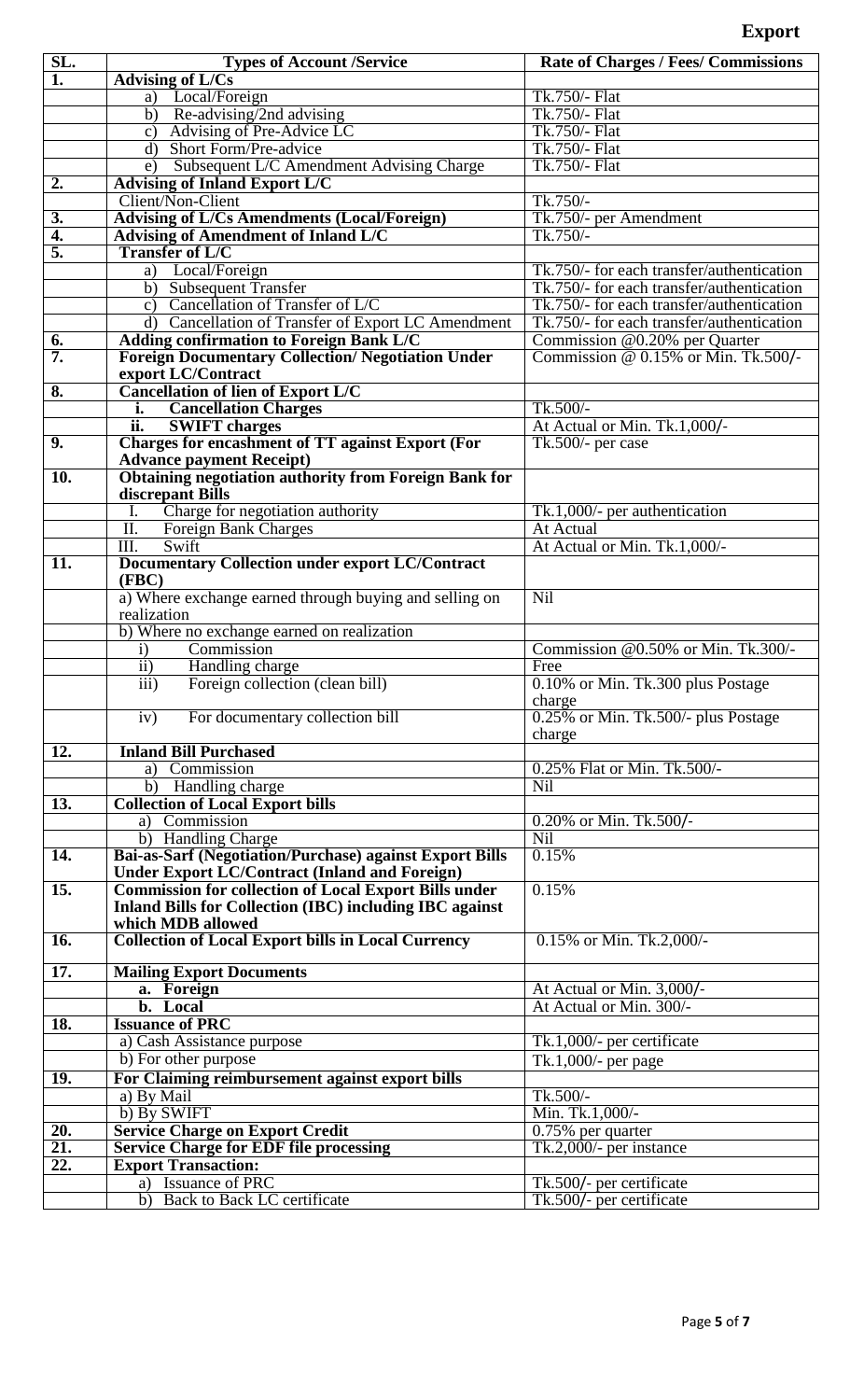| SL. | <b>Types of Account /Service</b>                                            | <b>Rate of Charges / Fees/ Commissions</b> |
|-----|-----------------------------------------------------------------------------|--------------------------------------------|
|     | c) Cash Incentive document charge                                           | $Tk.1,000/-$ per instance                  |
|     | d) Issuance of C&F Certificate                                              | Tk.500/- per certificate                   |
|     | e) Issuance of EXP                                                          | Tk.500/- per instance                      |
|     | f) Cancellation of EXP                                                      | Tk.500/- per instance                      |
|     | g) Lost of EXP Under The Custody Client                                     | Tk.500/- per instance                      |
|     | h) Issuance of Export performance /transaction                              | Tk.500/- per certificate                   |
|     | certificate                                                                 |                                            |
|     | i) For other purpose                                                        | Tk.1,000/- per certificate                 |
| 23. | Handling fees for processing per file against cash<br>incentive             |                                            |
|     | Up to Tk.3.00 Lac<br>a.                                                     | Tk.3,000/-                                 |
|     | Above Tk.3.00 Lac<br>$\mathbf{b}$ .                                         | $Tk.5,000/-$                               |
| 24. | Service Charge for EDF file processing (each file/bill)                     | Tk.2,000/- per instance                    |
| 25. | <b>Issuance of FDD/FTT drawn on overseas NOSTRO</b>                         |                                            |
|     | A/C                                                                         |                                            |
|     | a) Issuance of FDD/FTT drawn on overseas NOSTRO                             | Tk.600/- Plus SWIFT Charge Tk.1,000/-      |
|     | A/C                                                                         |                                            |
|     | b) Issuance FC draft drawn on Bangladesh Bank                               | 0.10% or Min. USD 5/- Max USD 50/-         |
|     | clearing                                                                    | per FDD                                    |
|     | Issuance of Counter draft at the request of local<br>$\mathbf{c}$ )<br>bank | USD 5/- per FDD from the remitted fund     |
|     | Issuance of duplicate FDD (Commission)<br>$\mathbf{d}$                      | $Tk.500/-$                                 |
|     | SWIFT per message<br>I.                                                     | At actual or Min. Tk.1,000/-               |
|     | $\overline{\text{II}}$ .<br>Foreign Bank Charges                            | At actual                                  |
|     | Cancellation of FDD/TT/MT (cancellation fee)<br>e)                          | Tk.200/-                                   |
|     | SWIFT per message                                                           | At actual or Min. Tk.1,000/-               |
|     | ĪĪ.<br>Foreign Bank Charges                                                 | At actual                                  |
|     | Sale of TC<br>f)                                                            | At actual                                  |
|     | Commission<br>$\mathbf{i}$                                                  | 1%                                         |
|     | ii) Endorsement Fee Per passport                                            | Tk.500/- up to USD 500/-                   |
|     |                                                                             | Tk.500/- for above USD 500/-               |
|     | g) Sale of FC in Cash                                                       |                                            |
|     | Commission<br>i.                                                            | Nil                                        |
|     | $\overline{ii}$ .<br><b>Endorsement Fee Per passport</b>                    | Tk.200/- up to USD 500/-                   |
|     |                                                                             | Tk.500/- for above USD 500/-.              |
|     | Collection of refund warrant<br>$\mathbf{1}$                                | USD 5 per instrument from proceeds         |
|     | k) Commission against purchase of foreign Bank Draft<br>i. Per USD          | Tk.0.25                                    |
|     | ii. Per EURO                                                                | Tk.0.40                                    |
|     | iii. Per GBP                                                                | Tk.0.50                                    |
|     | iv. All other currencies                                                    | As per USD rate                            |
|     | v. Mailing Charge                                                           | At Actual or Min.Tk.200/-                  |
|     | Local<br>a)                                                                 | Tk.500/-                                   |
|     | b)<br>Foreign                                                               | Tk.1000/-                                  |
|     | Inward Remittance by FTT/FDD (Other than Wage<br>$\Gamma$                   |                                            |
|     | earner)                                                                     |                                            |
|     | m) Encashment of /disbursement against any foreign                          |                                            |
|     | remittance through TT/DD at our counter                                     |                                            |
|     | i. In BDT                                                                   | Nil                                        |
|     | ii. In FC                                                                   | Tk.200/- per                               |
|     | n) Collection of proceeds from local banks for any                          | Tk.500/- per instrument                    |
|     | draft in FC which is not primarily collected through<br>clearing            |                                            |
|     | o) Collection of Foreign currency draft from abroad                         |                                            |
|     | i. Commission                                                               | 0.10% or Min.Tk.500/-                      |
|     | ii. Mailing Charge                                                          | At Actual or Min.Tk.100/-                  |
|     | iii. Foreign Bank Charges                                                   | At Actual                                  |
|     | p) Encashment / Refund of TC                                                |                                            |
|     | Commission                                                                  | 0.10% or Min.Tk.500/                       |
|     | <b>Mailing Charge</b><br>$\overline{11}$ .                                  | At Actual or Min.Tk.200/-                  |
|     | iii.<br>Foreign Bank Charges                                                | At Actual                                  |
|     | q) Processing of application of remittance of                               | Tk.1,000/-                                 |
|     | profit/dividend                                                             |                                            |
|     | Payment of indenting commission/Technical know-<br>r)                       | Tk.1,000/-                                 |
|     | how fees/Royalty etc.<br>Opening of Student File for study abroad<br>s)     |                                            |
|     | i. Service Charge for Opening File                                          | Tk.2,000/- $(SAARC country)$               |
|     |                                                                             | Tk.6,000/- (other than SAARC country)      |
|     | ii. For subsequent transaction                                              | $Tk.1,000/-$                               |
|     | iii.<br>Issuance of NOC for study & other                                   | Tk.500/-                                   |
|     | purpose                                                                     |                                            |